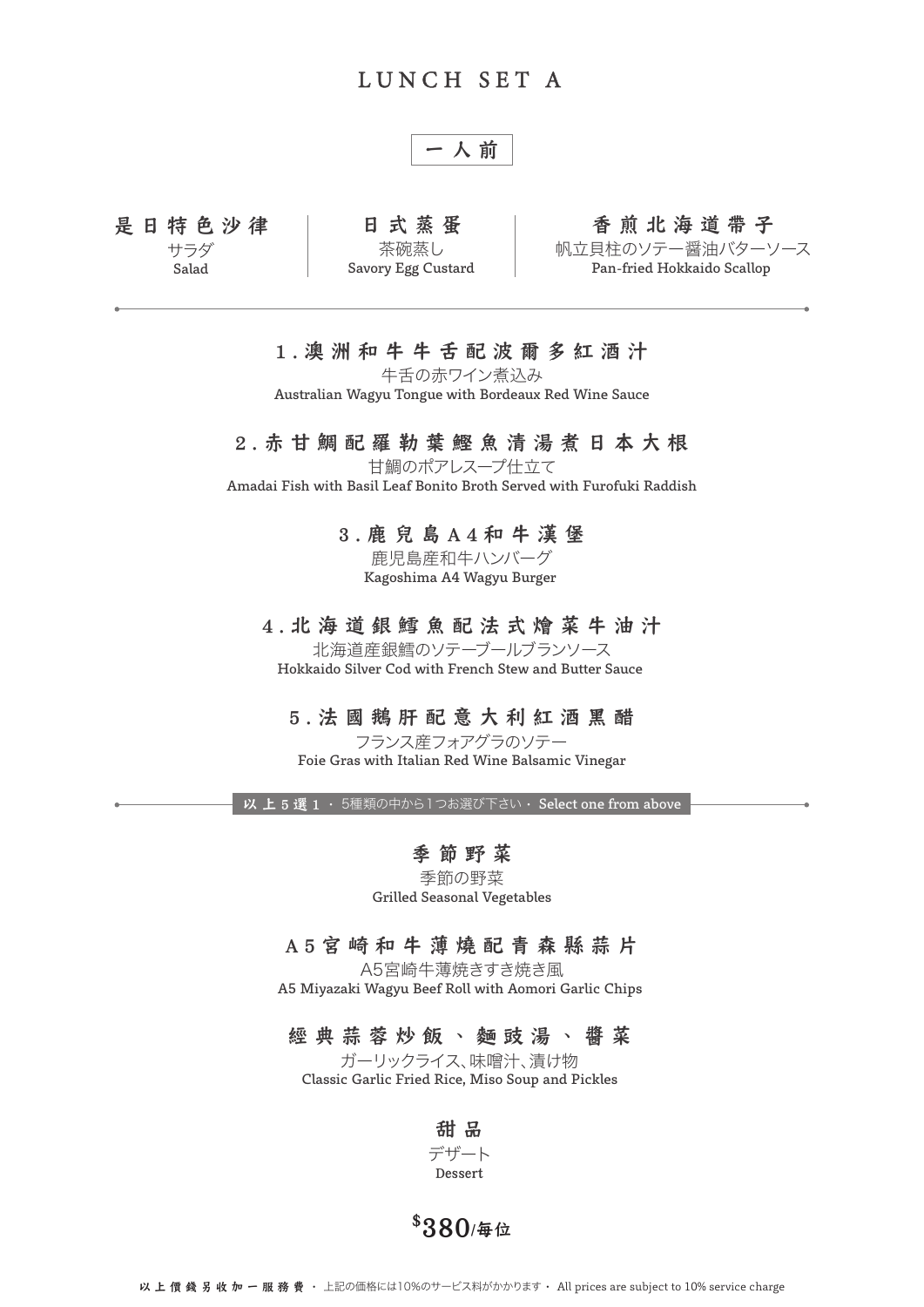

沙 律 サラダ Salad

### 日式蒸蛋

茶碗蒸し Savory Egg Custard

## 香煎北海道帶子

帆立貝柱のソテー醤油バターソース Pan-fried Hokkaido Scallop

#### 原隻深海大虎蝦配秘製醬汁意粉

有頭大海老のソテー海老味噌パスタ添え Sautéed Tiger Prawn Pasta with Secret Sauce

## 季節野菜

季節の焼き野菜 Grilled Seasonal Vegetables

### A5宮崎和牛厚燒配青森縣蒜片

特選A5宮崎牛サーロイン A5 Miyazaki Wagyu Beef Thick Cut with Aomori Garlic Chips

## 經典蒜蓉炒飯、麵豉湯、醬菜

ガーリックライス、味噌汁、漬け物 Classic Garlic Fried Rice, Miso Soup and Pickles

甜 品 デザート Dessert